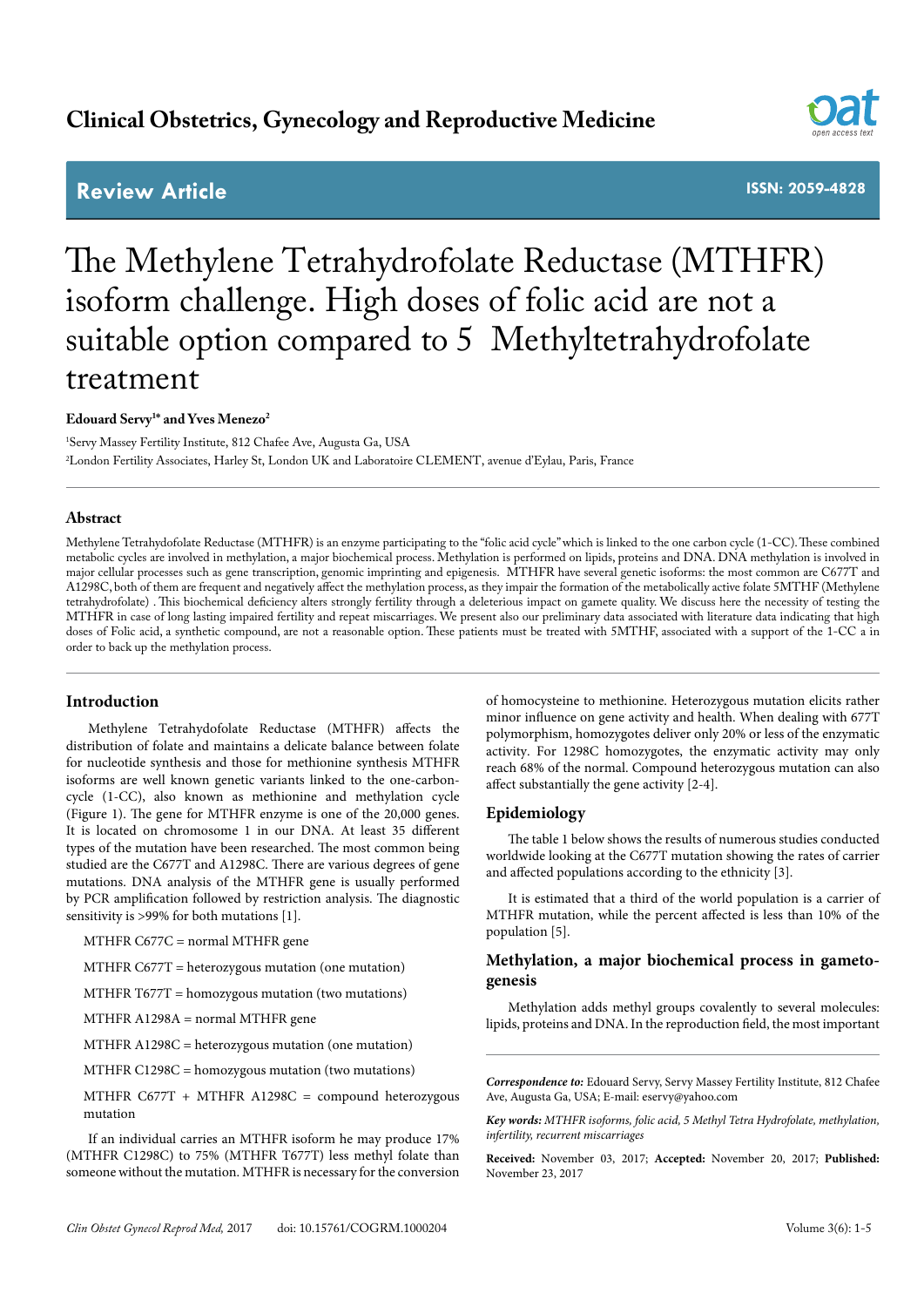Servy E (2017) The Methylene Tetrahydrofolate Reductase (MTHFR) isoform challenge. High doses of folic acid are not a suitable option compared to 5 Methyltetrahydrofolate treatment



Without a correct activity of MTHFR, folic acid intake is useless: It cannot feed the 1-CC (One carbon cycle) CBS: Cystathionine betasynthase pathway, DHFR: Di HydroFolate Reductase, MTHFR: Methylene Tetra Hydrofolate Reductase, MS: Methionine Synthase, SAH: S Adenosyl Homocysteine, SAM: S Adenosyl Methionine. Zn: Zinc. B2, B6, B12: vitamins B2, B6, B12. 5 MethylTHF: 5 Methyl Tetra Hydrofolate. It is the natural biochemically active Folate .

**Table 1.** Results of numerous studies conducted worldwide looking at the C677T mutation.

| Carrier | Affected |  |
|---------|----------|--|
| 48%     | 25%      |  |
| 45%     | 12%      |  |
| 45%     | 12%      |  |
| 37%     | 6%       |  |
| 29%     | 3%       |  |
| 24%     | 2%       |  |
| 12%     | $1\%$    |  |
|         |          |  |

aspect is DNA and histone methylation: it is strongly involved in the process of epigenesis and imprinting. DNA methylation, after erasure during early embryo development, is restored during prenatal life in males, and during post-natal follicle development in females. Germcell–specific methylation and genomic imprints are established via *de novo* DNA methylation during oogenesis and spermatogenesis, through DNA methyltransferase(s) activity.

The universal cofactor for methylation is S-Adenosyl methionine (SAM). Normally, the oocyte and early embryo have a full capacity to synthesize SAM [6] and all intermediary metabolites involved in the methylation process. In all the steps, enzymes involved are expressed; but this capacity is decreasing with maternal age [7]. Once the target molecule has been methylated, S-Adenosyl homocysteine (SAH) is formed (Figure 1) and homocysteine (Hcy) is released after hydrolysis. Hcy is a toxic compound that must be recycled in Methionine via the One Carbon Cycle (1-CC); but the efficacy of the 1-CC relies strongly on the folic acid cycle.

In order to be metabolically active, folic acid must be converted to dihydrofolate and then to Tetrahydrofolate (THF) by the Dihydrofolate reductase (DHFR), see figure 1. Then THF can be transformed to the biologically active l-methyl folate by the enzyme methylenetetrahydrofolate reductase (MTHFR) and enter the 1-CC, to allow the conversion of Homocysteine to Methionine. MTHFR

activity is a critical step. Even if some data in literature are confusing [8,9], there are now strong evidences indicating that MTHFR isoforms, especially C677T are noxious for fertility in men [10] and women (11). C677T isoform severely alters preimplantation development and increases chromosomal abnormalities. It has also been associated with repeat early fetal loss or habitual first trimester abortions.

Methylation is fundamental to the proper function of almost all body's systems such as: repairing and regenerating cells, tissues and DNA; regulating gene expression and protein function; sensitizing neuro-transmitters (dopamine, epinephrine, norepinephrine, serotonin) that influence mood, sleep, behavior, cognition and memory; controlling homocysteine, an amino acid that can damage blood vessels; keeping inflammation in check; assisting the liver in processing fat, activating and regulating the immune system; modifying toxins and heavy metals. It also plays a role in detoxification of a variety of compounds, including toxins such as mercury, lead, arsenic and certain medications. Methyl folate, the metabolite of folic acid, is a key player in the methylation process.

# **Folic Acid vs 5MTHF**

Folic acid is a synthetic folate form enjoying good stability and cheap manufacturing but it is very rare in nature and does not naturally occur in humans. It is used in the US in most vitamin supplements and extensively in fortified food. For example, all flour is systematically fortified with 140 µg/100g, so are pasta and cornmeal products. It is transformed into 5-methyl THF with the help of an intact MTHFR, B2 and B3 vitamins. 5-MTHF is the metabolically active form of folic acid obtained through a reductive process. 5-MTHF can like folic acid be formed. The best natural folate sources in foods are green, leafy vegetables. Cooking or processing destroys these compounds. Lentils, chickpeas, pinto beans, black-eye peas, avocados, broccolis, sprouts, fruits, brewer's yeast, liver and kidney also contain high amounts of folate [12].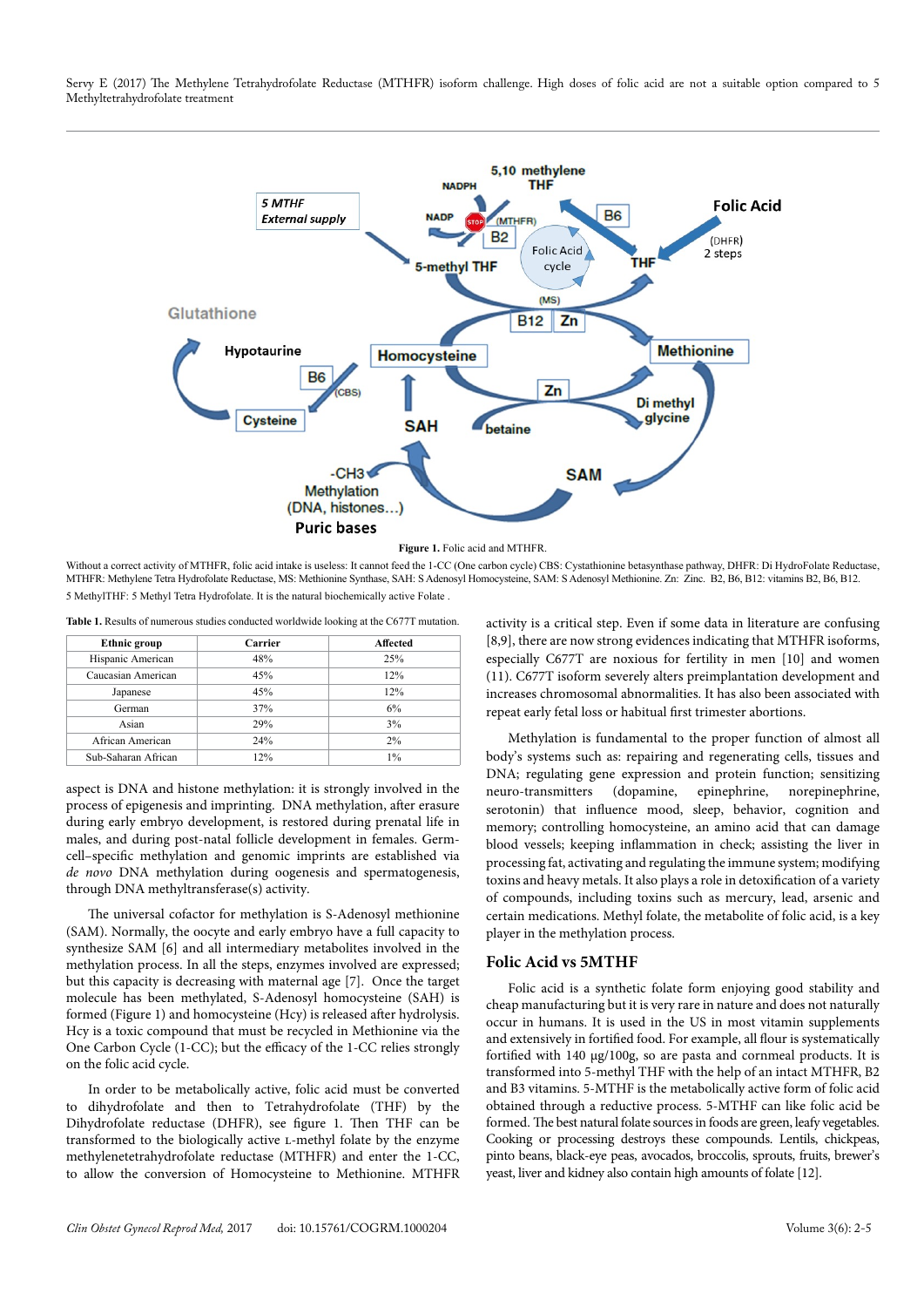Servy E (2017) The Methylene Tetrahydrofolate Reductase (MTHFR) isoform challenge. High doses of folic acid are not a suitable option compared to 5 Methyltetrahydrofolate treatment

The traditional recommendation for MTHFR gene mutation is folic acid supplement often prescribed in large quantity (400 to 800µg daily). Logically thinking, it would correct a folate deficiency. It has been shown recently that folic acid may not be a suitable solution.

# **Unmetabolized folic acid (UMFA)**

Folic acid is metabolized in the liver and once the liver is saturated there is a significant amount of unmetabolized folic acid (UMFA) circulating freely in the blood. A dose of about 100 to 200µg is known to unlikely cause the appearance of UMFA in serum, but it is detected after a supplementation period of 14 weeks of 400µg that obviously leads to UMFA appearance in serum [13].

Also UMFA can be a problem for patients being treated with antifolate drugs for different diseases such as arthritis, psoriasis, malaria, leukemia and other cancers [14]. The antifolate drugs work by inhibiting dihydrofolate reductase. The most common drugs are Methotrexate (antineoplastic and immunosuppressant), Pemetrexed (antineoplastic), Proguanil (antimalarial), Pyrimethamine (antiprotozoal) and Trimethoprim (broad-spectrum antimicrobial). Correspondingly, high folic acid intake causes a reduction in natural killer cells (NK) decreasing the natural cytotoxicity immune function in response to tumor formation [15]. Interestingly, it is also well known that high folic consumption can block the binding of folate to all folate receptors leading to a pseudo MTHFR deficiency [16]. A large scale clinical trial regarding colorectal adenomas and prostate cancers revealed that not only folic acid supplement failed to prevent recurrence but caused a flare up of the tumoral process [17].

### **Hyperhomocysteinemia**

Deficit in MTHFR activity may cause hyperhomocysteinemia and homocysteinuria with all their clinical manifestations including developmental delay, osteoporosis, thromboembolic and Cardiac diseases and premature atherosclerosis. It is associated with an increased risk of fetal open neural tubal defects. Serum homocysteine should be checked when there is MTHFR gene mutation, especially when dealing with a homozygous or compound heterozygous type. Homocysteine levels are typically higher in men than in women, and increase with age. Elevated levels if >10.4  $\mu$ mol/L or >140  $\mu$ g/dL (female) and if >11.4 µmol/L or >150 µg/dL (male). Hyperhomocysteinemia may also occur due to mutations in enzymes other than MTHFR or due to acquired factors.

For patients affected with MTHFR gene mutation, excess folic acid intake is not advised and can cause toxicity due the presence of UMFA. It leads to decrease via a negative competition, binding of the (natural) 5MTHF receptors and transporters. These individuals lack the enzyme that metabolizes folic acid to its active form. Therefore, the active form (5-MTHF) must be given, bypassing the defective enzyme and providing the body with the final active product, as well as reducing the homocysteine levels [18]. Individuals affected with MTHFR gene mutation must firstly modify their diet and decrease their intake of fortified wheat flour and folic acid supplements. Homozygous or compound heterozygous women who have experienced repeat fetal loss should be treated with active 5-MTHF (L-methylfolate) as well as taking low molecular weight heparin (LMWH) to counteract hypercoagulability due to potential hyperhomocysteinemia.

# **Pathology concerning gametes and embryos**

MTHFR isoform has a real negative impact on early embryonic development, directly driven by the maternal stores or reserves previously accumulated. The negative impact is also observed on the male gamete. Folate-receptor-1 and folate-transporter-member-1 are two of the most expressed mRNAs in the oocyte [19]. Only portion of the ingested folates can be metabolized in carriers of MTHFR mutations and be used in the one-carbon-cycle (1-CC). As mentioned earlier, excess of folic acid can negatively compete for the absorption and binding on the receptor and transporter, with the natural Methylfolate ingested from food; therefore, it may aggravate the negative impact. Excess of folic acid leads to UMFA syndrome. 5-MTHF is more effective in lowering serum homocysteine. When comparing treatment with FA, 5-MTHF induces significantly higher plasma folate concentration. UMFA in plasma appears regularly after FA supplementation but rarely after 5-MTHF supplementation [20]. In addition, 5-MTHF increases plasma folate more effectively than FA irrespective of mutations of MTHFR.

#### **Habitual abortions**

In patients with repeat miscarriages and ART failures, a strong impact of the C677T MTHFR isoform is observed. Both partners could be responsible for the failure, not only the woman. MTHFR gene mutation has been recognized for many years as being one of the possible causes of repeat first trimester fetal losses .Hypercoagulability being linked to hyperhomocysteinemia, the patients are treated with anticoagulants to reduce the risk of thrombotic events in addition to 800µg of 5-MTHF. Low molecular weight heparin (LMWH) is administered starting at the beginning of the pregnancy [21].

#### **Assisted reproductive failures**

In patients with repeat losses and ART failures, a strong impact of the C677T MTHFR isoform has been observed. Oocyte donation failures are generally attributed in part to the male partner. It is imperative to address a question regarding oocyte and sperm donors, since MTHFR testing is not usually obtained in the screening of donors by banks storing and providing gametes. Also, testing should be mandatory in couples with repeat miscarriages ART failures. Testing the donor, the recipient and the male partner should be considered as proper medical practice. Couples with repeat intra uterine insemination (IUI) or in-vitro-fertilization (IVF) failures should be tested for MTHFR mutations. If MTHFR mutation is detected, the patients should be treated with 800 µg of 5-MTHF with vitamin complements for 2 to 4 months before any further attempts. Successful experiences with such treatments have been reported [22].

#### **Abnormal semen analysis**

A negative impact of MTHFR C677T isoform on semen quality has been reported [10,22] and 5MTHF allows a fertility improvement [22]. It may concern sperm morphology, oligo-asthenospermia and DNA tertiary structure. The paternal effect on embryo development should not be overlooked as trophoblast growth and differentiation are strongly under paternal control and request a high methylation activity. Testing sperm donors in cryopreservation banks should also be advocated.

#### **Premature ovarian insufficiency**

It has also been speculated that some cases of early ovarian failures could be attributed to an abnormal cellular methylation process [22]. Testing include a serum AMH (anti-mullerian hormone), a pelvic ultrasound with evaluation of the ovarian volume and number of antral follicles. All patients who are affected with a prematurely low ovarian reserve should be tested for a possible MTHFR mutation.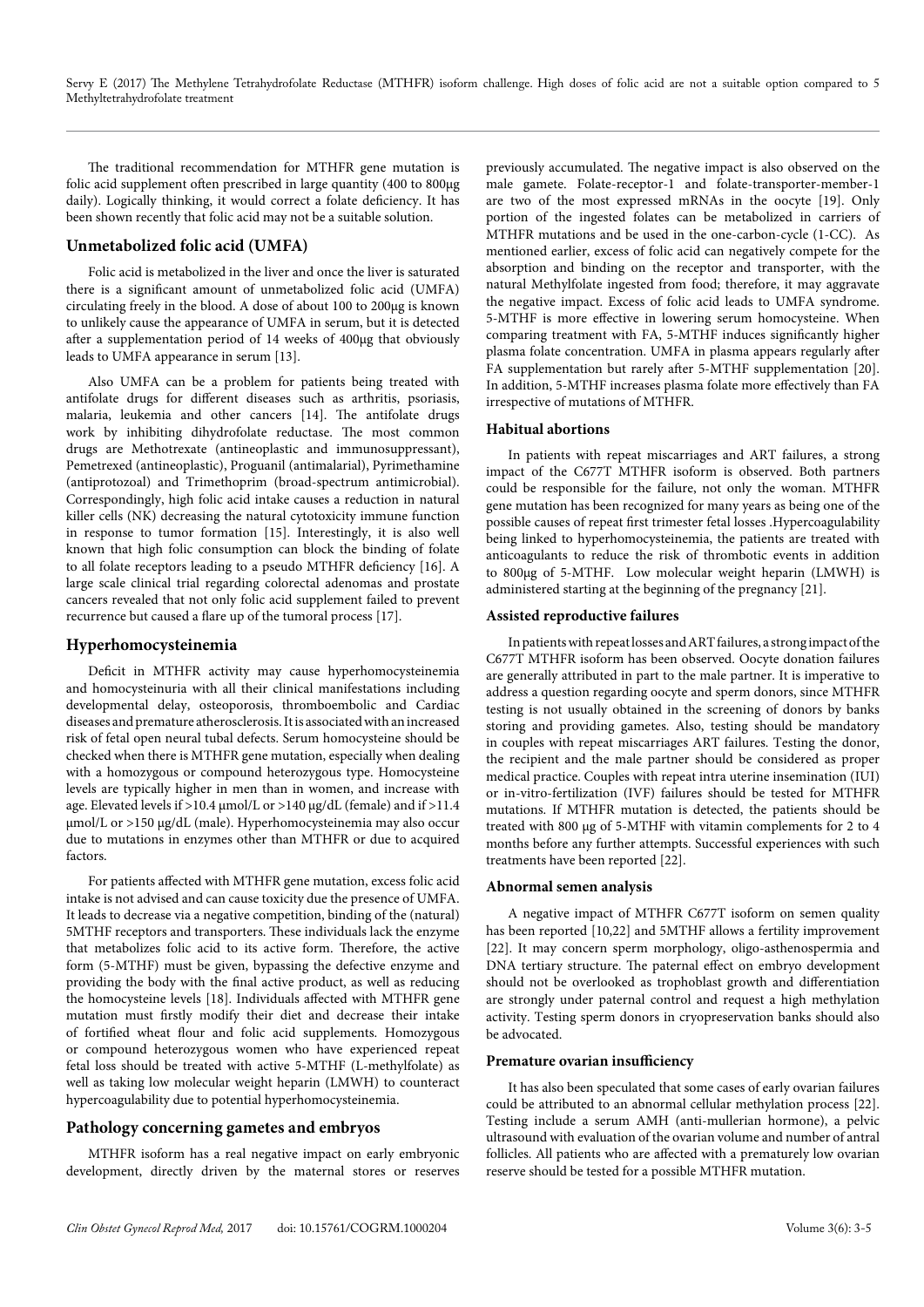Servy E (2017) The Methylene Tetrahydrofolate Reductase (MTHFR) isoform challenge. High doses of folic acid are not a suitable option compared to 5 Methyltetrahydrofolate treatment

#### **Prevention of neural tube defects**

A protective effect of folate against the development of neural tube defects (NTDs), specifically, anencephaly and spina bifida, has been well recognized for the past half century. All women capable of becoming pregnant have been urged to ingest folic acid regularly. The recommended intake was 4 mg or 4,000 µg per day for those at high risk (by virtue of a previous NTD pregnancy outcome) and 400 µg/d for all others. Folic acid fortification was mandated in the United States and some other countries. The process was followed by significant improvement in folate indexes and a reduction of 25-30% in NTD frequency (about one-half of the proportion of cases assumed to be responsive to folate). Nevertheless, several research gaps remain: identification of the mechanism by which the defect occurs and how folate ameliorates it [2,4,23]. In view of our present knowledge regarding the methylation process, women will be better served by taking 800 µg of 5-MTHF than the previously advocated large doses of folic acid.

#### **Treatments: case series**

It has been shown that with equal doses of 100µg, there is no or little difference between 5-MTHF and folic acid in generating plasma folate. In homozygous MTHFR mutation, the effects of treatments with 5-MTHF (400µg) or folic acid (400µg) were compared. Results show that 5-MTHF induces significantly higher plasma folate concentration compared to folic acid. Furthermore, unmetabolized folic acid in plasma increases regularly after folic acid supplementation but appears rarely after 5-MTHF. The same report suggests that 5-MTHF increases plasma folate more effectively than folic acid irrespective of mutations of MTHFR [8,12].

In a first group of 7 couples having had between 5 to 9 miscarriages, a treatment with high doses of folic acid (5mg/days) have been totally inefficient. Two of the couples were recommended to participate in oocyte donation programs In 5 couples of this group , both members were C677T carriers; The patients (men and women) were treated for 4 months with 5 MTHF with support of the 1 carbon cycle (1-CC): Impryl (Pathenogen, Lugano, Switzerland or Tetrafolic, Nurilia Lyon France). Three spontaneous pregnancies and deliveries (3 baby girls) were achieved, one patient is now 25 weeks pregnant and one is 16 weeks pregnant. In the last two couples the woman was homozygous one with C1298C and one with T677T: for this last couple, the man was wild type (WT) and a pregnancy is starting, post treatment.

In a second group of 3 couples with 2, 2 and 3 oocyte donation failures, we observed that all the partners were affected by the C677T isoform, either homozygous or heterozygous. We made the same observation in another group of 3 couples with a heavy background of repeated IVF/ICSI failures. These 6 couples are currently under treatment. A complementary support of the 1-CC is essential: The onecarbon or methylation cycle needs a robust support and activation of the antioxidant system in order to complete the effect of 5-MTHF. The list of dietary useful to sustain the cycle is quite short and simple. There is need for B-complex vitamin containing quantities of riboflavin (B2), pyridoxin (B6), niacin (B3), cobalamin (B12) in order to facilitate the completion of the folic acid cycle. Vitamin B12 needs to be monitored to ensure that levels are adequate, to prevent the masking of B12 deficiency, which may lead to neuropathy. The presence of chelated zinc is also indispensable for the conversion of homocysteine into methionine. It is to be noted that only chelated zinc is actually bioavailable and that most commercial supplements contain zinc oxide that provides a negligible support [24]. It has to be mentioned that some other deficiencies in other enzymes of the 1-CC can be associated

with the MTHFR isoforms [24]. Consideration should as well be given to the administration of aspirin or low molecular weight heparin, depending on the clinical situation, to prevent thrombotic events.

#### **Conclusions**

We should restrain from adding folic acid in the general population without MTHFR mutation. When administering folic acid, it is important to take into consideration the individuals intake of fortified food or supplements. A total dose of only 200 µg or less should be safe. 5-MTHF is a better alternative because it's a natural form of form of folate directly available for gastrointestinal absorption. It is not affected by genetic metabolic defects and no upper intake limit. Also, it prevents the formation and excess of UMFA in circulating blood. Finally, 5-MTHF is definitely indicated at a therapeutic dose of 800 µg a day for all deficiencies due to MTHFR mutations. In this specific case, folic acid supplementation is not a suitable solution. In addition, all patients with repeat IVF failures or miscarriages must be tested for MTHFR isoforms. Failure to do so could now be qualified as poor practice. In light of the above findings we can suspect that there will be an increase in deliveries of progenies with a high rate of congenitally inherited MTHFR isoforms. Guidelines should be established for prophylaxis and treatment of children, especially when serum homocysteine is elevated [19].

## **Conflict of interest**

The authors declare no conflict of interest.

#### **References**

- 1. Roy M, Leclerc D, Wu Q, Gupta S, Kruger WD, et al. (2008) Valproic acid increases expression of MTHFR and induces lower teratogenicityin MTHFR deficiency. *J Cell Biochem* 105: 467-476. [\[Crossref\]](https://www.ncbi.nlm.nih.gov/pubmed/18615588)
- 2. van der Put NM, Gabreëls F, Stevens EM, Smeitink JA, Trijbels FJ, et al. (1998) A second common mutation in the methylenetetrahydrofolate reductase gene: an additional risk factor for neural-tube defects? *Am J Hum Genet* 62: 1044-1051. [\[Crossref](https://www.ncbi.nlm.nih.gov/pubmed/9545395)]
- 3. National Center for Biotechnology Information (2016) Comparison of the Effect of Low-dose Supplementation with L-5-methyltetrahydrofolate or Folic Acid on Plasma Homocysteine. U.S National Library of Medicine.
- 4. Botto LD, Yang Q (2000) 5,10-Methylenetetrahydrofolate reductase gene variants and congenital anomalies: a HuGE review. *Am J Epidemiol* 151: 862-77. [\[Crossref](https://www.ncbi.nlm.nih.gov/pubmed/10791559)]
- 5. Counsyl. (2014). MTHFR Deficiency. [https://www.counsyl.com/services/family-prep](https://www.counsyl.com/services/family-prep-screen/diseases/mthfr-deficiency/)[screen/diseases/mthfr-deficiency/](https://www.counsyl.com/services/family-prep-screen/diseases/mthfr-deficiency/)
- 6. Menezo Y, Lichtblau I, Elder K (2013) New insights into human pre-implantation metabolism in vivo and in vitro. *Assist Reprod Genet* 30: 293-303. [[Crossref](https://www.ncbi.nlm.nih.gov/pmc/articles/PMC3607680/)]
- 7. Richardson B (2003) Impact on aging on DNA Methylation. *Ageing Res Rev* 2: 245- 261. [[Crossref\]](https://www.ncbi.nlm.nih.gov/pubmed/12726774)
- 8. Venn BJ, Green TJ, Moser R, Mann JI (2003) Comparison of the effect of low-dose supplementation with L-5-methyltetrahydrofolate or folic acid on plasma homocysteine: a randomized placebo-controlled study. *Am J Clin Nutr* 77: 658-662. [[Crossref](https://www.ncbi.nlm.nih.gov/pubmed/12600857)]
- 9. D'Elia PQ, Dos Santos AA, Bianco B, Barbosa CP, Christofolini DM (2014) MTHFR Polymorphisms C677T and A1298C and associations with IVF outcomes in Brazilian women. *Reprod Biomed Online* 28: 733-738. [[Crossref](https://www.ncbi.nlm.nih.gov/pubmed/24746944)]
- 10. Cornet D, Cohen M, Clement A, Amar E, Fournols L (2017) Association between the MTHFR-C677T isoform and structure of sperm DNA. *J Assist Reprod Genet* 34: 1283- 1288. [\[Crossref](https://www.ncbi.nlm.nih.gov/pubmed/28842818)]
- 11. Enciso M, Sarasa J, Xanthopoulou L, Bristow S, Bowles M, et al. (2016) Polymorphisms in the MTHFR gene influence embryo viability and the incidence of aneuploidy. *Hum Genet* 135: 555-568. [\[Crossref](https://www.ncbi.nlm.nih.gov/pubmed/27068821)]
- 12. Carolyn Ledowsky, (2017) The folic acid vs 5-MTHF Debate. MTHFR Support Australia. <https://www.mthfrsupport.com.au/folic-acid-vs-5-mthf-debate/>
- 13. Sweeney MR, McPartlin J, Scott J (2007) Folic acid fortification and public health: Report on threshold doses above which unmetabolised folic acid appear in serum. *BMC Public Health* 7:41. [[Crossref](https://www.ncbi.nlm.nih.gov/pubmed/17378936)]
- 14. Kim YL (2008) Folic acid supplementation and cancer risk: point. *Cancer Epidemiol Biomarkers Prev* 17: 2220-2225. [[Crossref](https://www.ncbi.nlm.nih.gov/pubmed/18768486)]